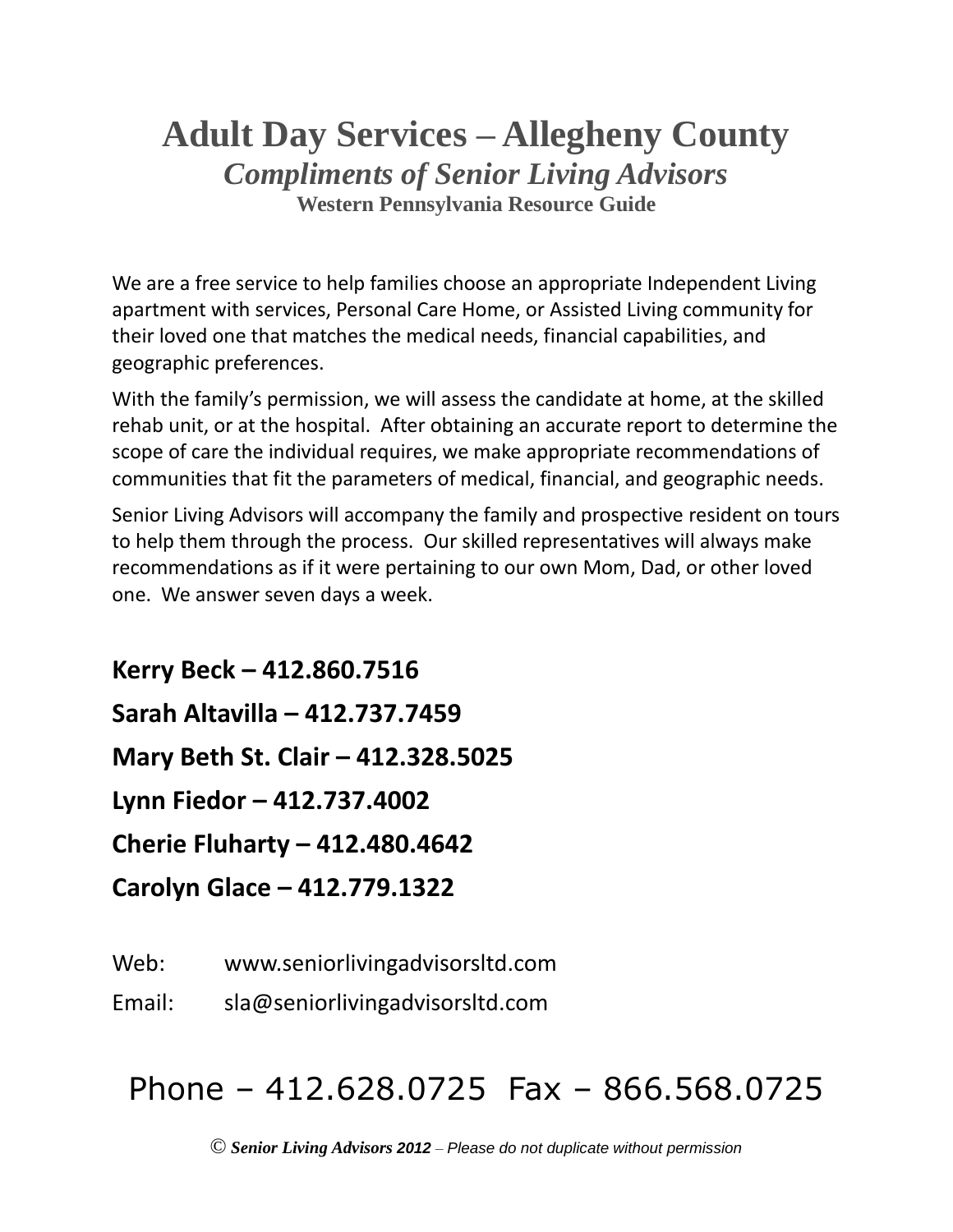## **Adult Day Services- Allegheny County**

Adult day service facilities offer a safe alternative to independent living by providing support with things such as nutrition, transportation, supervision, basic care, and various forms of socialization. Since many older adults prefer to stay in their own homes, this provides a safe environment for adults who are not able to live fully on their own. In addition, these programs provide relief to caregivers, since many centers provide social activities such as group trips, cooking, daily lunches, crafts, beauty visits, and many other activities.

All adult day facilities are licensed and inspected by the Pennsylvania Office of Long-Term Living.

## **EAST**

**Brite Wellness Program** 201 North Craig Street Suite 201 Pittsburgh, PA 15213 (412) 383-6010

**Community LIFE East End Center\*** 301 Meade St. Pittsburgh, PA 15221 (412) 436-1298

### **Sarah Adult Day Services**

2030 Ardmore Blv. Ste 100 Pittsburgh, PA 15221 (412) 271-3600

### **Community LIFE at Homestead\***

491 E. Eighth Ave. Homestead, PA 15120 (412) 464-2101 (800) 419-1693

### **Community LIFE\***

1305 Fifth Ave. McKeesport, PA 15132 (412) 664-1448

## **Anathan Club Adult Day Care and Nighttime Memory** 300 JHF Drive Pittsburgh, PA 15217 (412) 422-9454

**Steel Valley Older Adult Program** 201 E. 18<sup>th</sup> Street, COG Bldg. Homestead, PA 15120 (412) 461-4101

**UPMC Western Behavioral Health at Mon Yough** (Primarily Serves the MR Population) 500 Market St. McKeesport, PA 15132 (412) 675-6927

**CYA - Stephen Foster Community Center** 286 Main Street Pittsburgh, PA 15201 (412) 621-3342

**Woodside Place of Oakmont** 1215 Hulton Rd. Oakmont, PA 15139 (412) 826-6500

**New Horizon Senior Center \*\*** (Primarily Serves the MR Population) 10147 Frankstown Rd. Penn Hills, PA 15235 (412) 247-4902

**Garden City Senior Center for Developmental Disabilities** 502 Laurel Drive Monroeville, PA 15146 (412) 646-5062

## **NORTH**

**Easter Seals Adult Day Services/Harmarville** 370 Guys Run Rd. Cheswick, PA 15024 (412) 826-4939